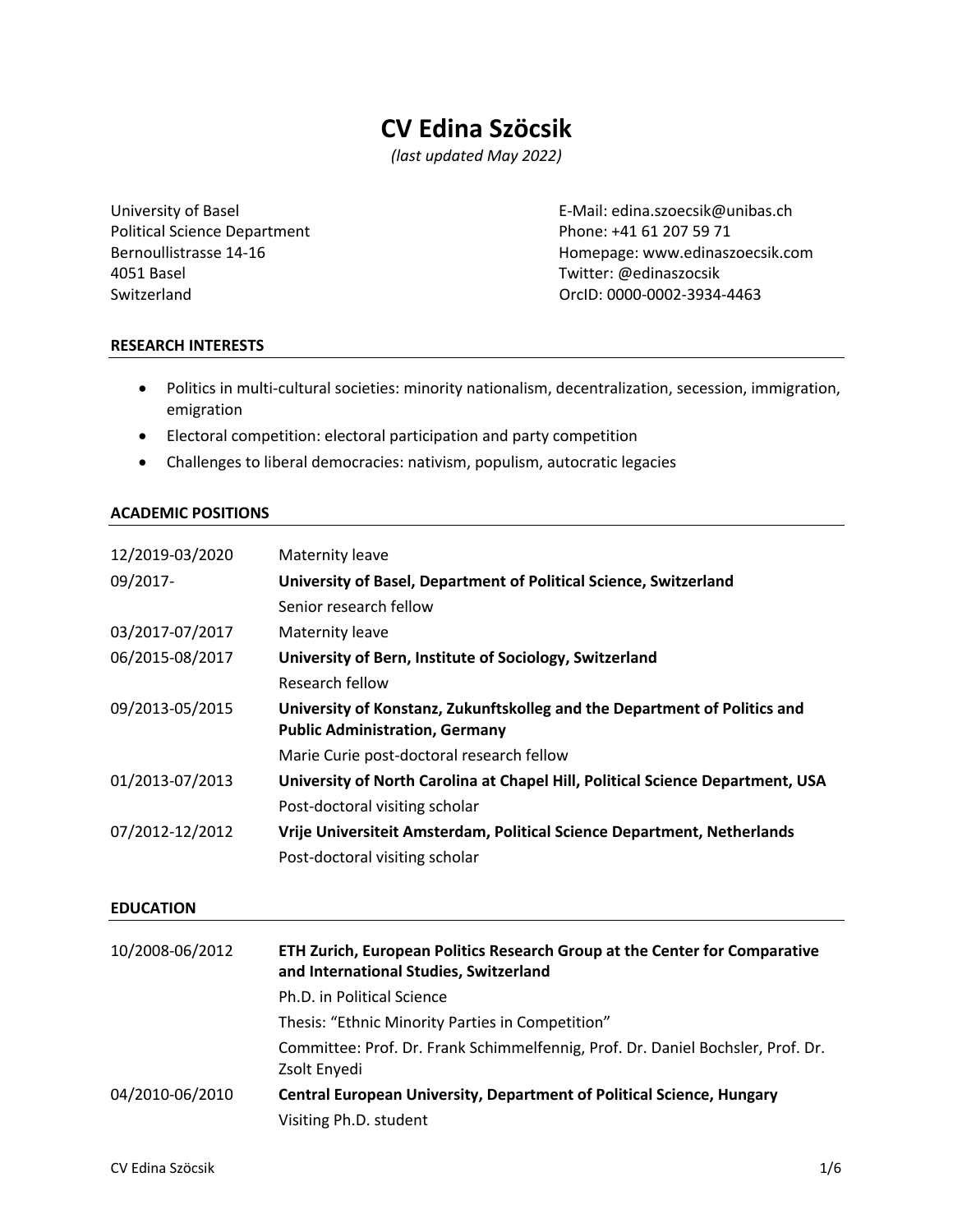| 09/2000-07/2007 | University of Zurich, Switzerland                                 |
|-----------------|-------------------------------------------------------------------|
|                 | M.A. in Political Science, Minors in Economics and Philosophy     |
|                 | Thesis: "The programmatic party competition in Hungary 1990-2002" |
|                 | Supervisor: Prof. Dr. Hanspeter Kriesi                            |
| 09/2003-04/2004 | Universitad de Pompeu Fabra, Spain                                |
|                 | Erasmus exchange semester                                         |

#### **PUBLICATIONS**

### **Peer-reviewed journal articles**

Howe, Phil J., Szöcsik, Edina and Zuber, Christina I. (2022). "The Promise of Status-Improvement: How Nationalists Attract Working-Class Votes". *Comparative Political Studies* 55(5): 832-868.

Elias, Anwen, Basile, Linda, Franco-Guillén, Núria and Szöcsik, Edina. (2021). "The Framing Territorial Demands (FraTerr) Dataset: A Novel Approach to Conceptualising and Measuring Regionalist Actors' Territorial Strategies". *Regional and Federal Studies,* DOI: 10.1080/13597566.2021.1964481**.**

Szöcsik, Edina and Zuber, Christina I. (2021). "Does Decentralisation Turn Minority Parties into Secessionists? Insights from Eastern and Western Europe". *West European Politics*, 44(4): 825-851.

Szöcsik, Edina and Zuber, Christina I. (2019). "The Second Edition of the Expert Survey on Ethnonationalism in Party Competition - Testing for Validity and Reliability". *Regional and Federal Studies* 29(19): 91-113.

Szöcsik, Edina and Polyakova, Alina (2018). "Euroscepticism and the Electoral Success of the Far Right: The Role of the Strategic Interaction between Center and Far Right". *European Political Science* 18(3): 400-420.

Elias, Anwen, Szöcsik, Edina and Zuber, Christina I. (2015). "Position, Selective Emphasis and Framing: How Parties Deal with a Second Dimension in Competition". *Party Politics* 21(6): 839-850.

Zuber, Christina I. and Szöcsik, Edina (2015). "Ethnic Outbidding and Nested Party Competition: Explaining the Extremism of Ethnonational Minority Parties in Europe". *European Journal of Political Research* 54(4): 784-801.

Szöcsik, Edina and Zuber, Christina I. (2015). "EPAC – A New Dataset on Ethnonationalism in Party Competition in 22 European Democracies". *Party Politics* 21(1): 153-160.

Bochsler, Daniel and Szöcsik, Edina (2013). "The Forbidden Fruit of Federalism: Evidence from Romania and Slovakia". *West European Politics* 36(2): 426-46.

Bochsler, Daniel and Szöcsik, Edina (2013). "Building Inter-Ethnic Bridges or Promoting Ethno-Territorial Demarcation Lines: Hungarian Minority Party Competition". *Nationalities Papers* 41(5): 761-779.

Szöcsik, Edina (2012). "The EU Accession Criteria in the Field of Minority Protection and the Demands of Ethnic Minority Parties". *Journal of Ethnopolitics and Minority Issues in Europe* (JEMIE) 3(2): 105-127.

#### **Book chapters**

Szöcsik, Edina (2019). "11. Ethnic Politics and Competition amongst Right-wing Populist Parties in Hungary" in: Reinhard, Heinisch, Emanuele, Massetti and Oscar Mazzoleni (eds.) *The People and the Nation. Populism and Ethno-Territorial Politics in Europe.* London and New York: Routledge.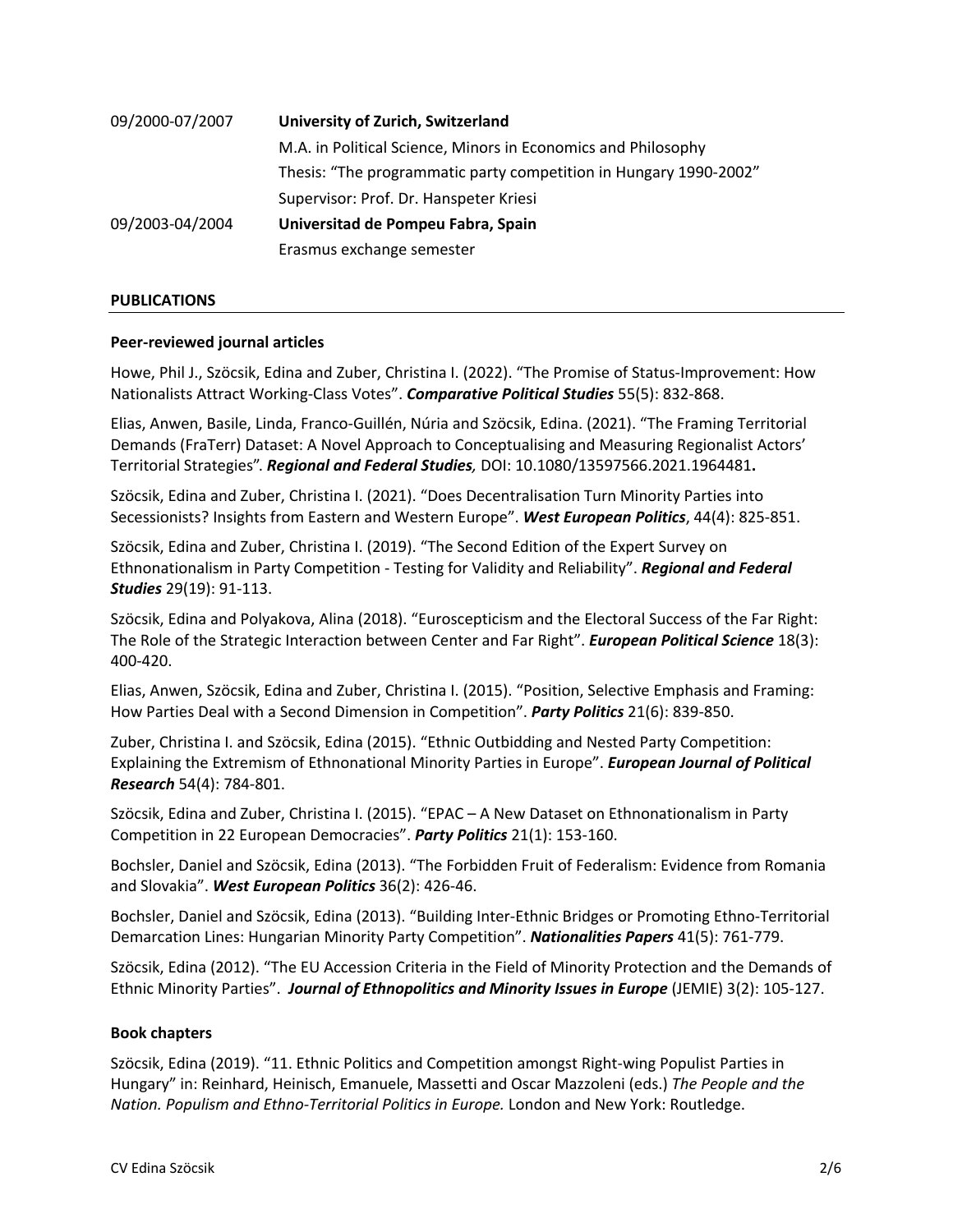Blomberg, Franziska and Szöcsik, Edina (2014). "Participation in Civil Society Organizations and Political Parties in Post-Communist Europe: The Role of Political Divides". in: Irene Hahn, Susann Worschech, Timm Beichelt and Frank Schimmelfennig (eds.) "External Democracy Promotion and Civil Society in Post-Socialist Europe". Basingstoke: Palgrave Macmillan.

Szöcsik, Edina and Bochsler, Daniel (2013). "All Jointly or Everyone on its Own? On Fissions and Fusions of Ethnic Minority Parties". in: Julien Danero, Nenad Stojanovic and Sharon Weinblum (eds.). "New Nation-States and National Minorities", Colchester: ECPR Press: 213-54.

### **Book reviews**

Szöcsik, Edina (2017). "Ethnic Politics, Regime Support and Conflict in Central and Eastern Europe, by Julian Bernauer, Houndsmills, Palgrave Macmillan, 2015". *Swiss Political Science Review*, 23(2): 212-214.

Szöcsik, Edina (2014). "Ethnic Struggle, Coexistence, and Democratization in Eastern Europe, by Sherrill Stroschein, Cambridge, Cambridge University Press, 2012". *East European Politics*, 30(2): 291-293.

| <b>DATA SETS</b>                  |                                                                                                                                                                                                                                                                                                                                                                                                                                                                                               |
|-----------------------------------|-----------------------------------------------------------------------------------------------------------------------------------------------------------------------------------------------------------------------------------------------------------------------------------------------------------------------------------------------------------------------------------------------------------------------------------------------------------------------------------------------|
| 2019-2020                         | Dataset on minority nationalist parties' territorial demands and frames within<br>the Horizon 2020 project "IMAJINE"                                                                                                                                                                                                                                                                                                                                                                          |
|                                   | Collection and computer assisted qualitative coding of programmatic documents<br>of minority nationalist parties and civil society organizations between 1990 and<br>2018 in 12 regions in 8 European countries                                                                                                                                                                                                                                                                               |
| 2016-2019                         | Habsburg Manifesto Dataset (HMD) together with Phil Howe and Christina I.<br>Zuber                                                                                                                                                                                                                                                                                                                                                                                                            |
|                                   | Collection and computer assisted qualitative coding of ca. 250 German and<br>Czech party programs and election announcements related to the elections in<br>1897, 1901, 1907 and 1911 in the Austrian part of the Habsburg Empire                                                                                                                                                                                                                                                             |
| 2011 ( $1^{\text{st}}$ round)     | EPAC dataset together with Christina I. Zuber                                                                                                                                                                                                                                                                                                                                                                                                                                                 |
| 2016-2017 (2 <sup>nd</sup> round) | Expert survey on Ethnonationalism in Party Competition (EPAC) in multinational<br>22 European countries measuring ca. 220 parties' position on several issues<br>(nationalism, territorial and cultural autonomy, economic dimension, cultural<br>liberalism etc.)                                                                                                                                                                                                                            |
| <b>RESEARCH GRANTS</b>            |                                                                                                                                                                                                                                                                                                                                                                                                                                                                                               |
| 09/2017-02/2021                   | Swiss National Science Foundation, Ambizione Grant "Voter Turnout in Third-<br>Wave Democracies" (405 000 CHF)                                                                                                                                                                                                                                                                                                                                                                                |
| 01/2017-06/2022                   | European Union, Horizon 2020 Project, "Integrative Mechanisms for Addressing<br>Spatial Justice and Territorial Inequalities in Europe" (IMAJINE), in cooperation<br>with Aberystwyth University, Bucharest University of Economic Studies,<br>Harokopio University, University of Helsinki, French National Institute for<br>Agricultural Research, National University of Ireland, University of Groningen,<br>University of Oviedo, D'Annunzio University of Chieti-Pescara, University of |

Stirling, Institute of Geography and Spatial Organization Polish Academy of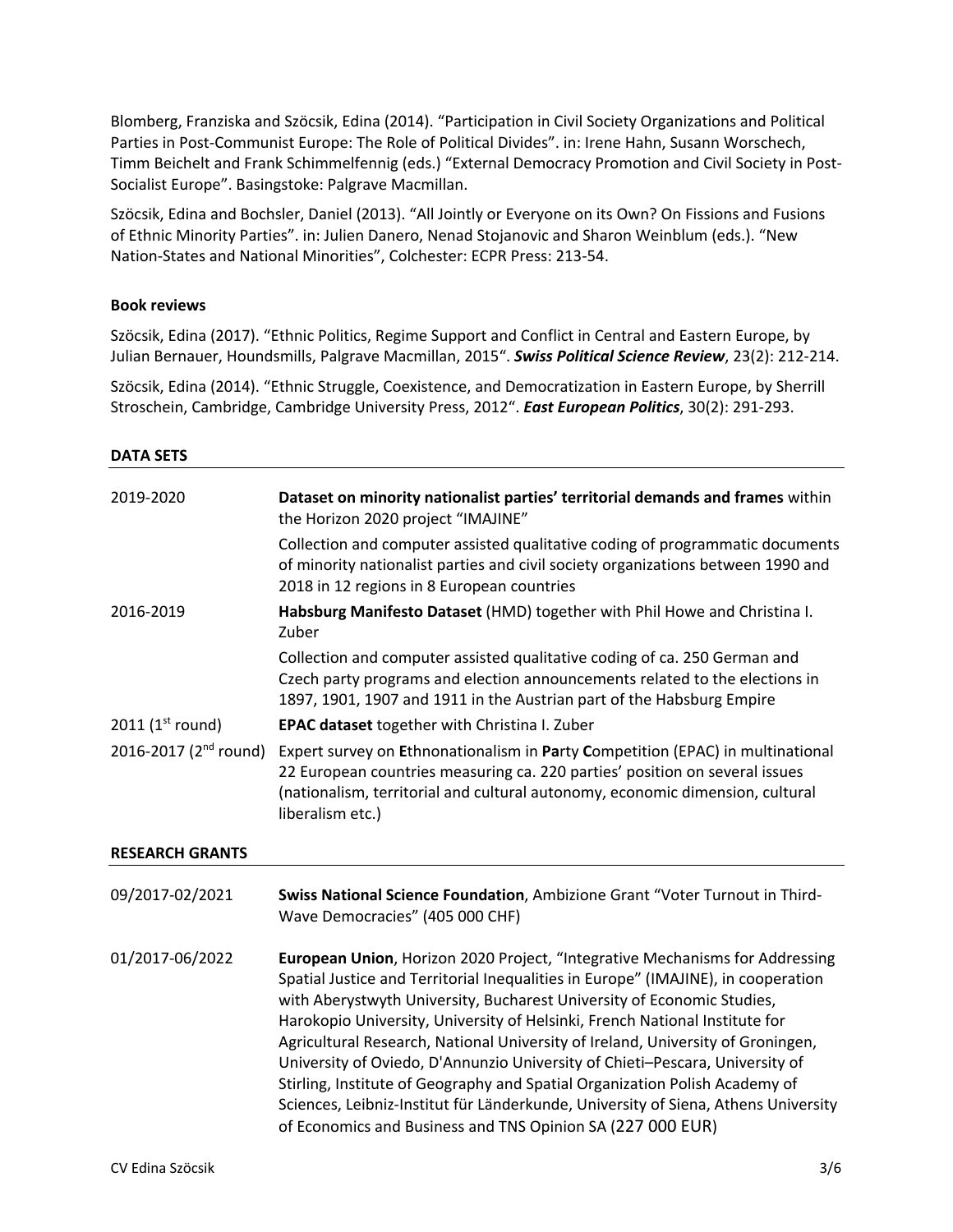11/2016 **University of Bern**, workshop grant, "New Developments in Electoral Politics of Eastern Europe: Challenge(r)s from within and beyond the Political Mainstream" with Sarah Engler (4220 CH)

#### **SCHOLARSHIPS AND FELLOWSHIPS**

| 09/2013-05/2015 | European Union, Marie Curie Post-Doctoral Fellowship                                                                                                    |
|-----------------|---------------------------------------------------------------------------------------------------------------------------------------------------------|
| 07/2012-07/2013 | Swiss National Science Foundation, Fellowship for prospective researcher                                                                                |
| 10/2008-09/2010 | Heinrich-Boell-Foundation, full Ph.D. scholarship                                                                                                       |
| 04/2010-06/2010 | Central European University, full tuition waiver for the placement in the<br>Doctoral Support Program of the Department of Political Science at the CEU |
| 09/2003-04/2004 | European Union, Erasmus scholarship                                                                                                                     |

### **JOURNAL REFEREEING**

*American Political Science Review, CEU Political Science Journal, East European Politics, Ethnopolitics, European Diversity and Autonomy Papers, European Journal for Political Research, European Political Science Review, European Union Politics, Journal of Comparative Politics, Journal of Elections, Public Opinion & Parties, Journal of Southeast European and Black Sea Studies, Journal of Ethnic and Migration Studies, Journal of Peace Research, Nationalities Papers, Party Politics, Publius, Regional and Federal Studies, Studies in Ethnicity and Nationalism, Swiss Political Science Review*

#### **PROFESSIONAL AFFILIATIONS**

Swiss Political Science Association, Council for European Studies, American Political Science Association

#### **SERVICES TO THE PROFESSION**

| 2018              | Member of the Search Committee for an Assistant Professor of Political<br>Sociology with Tenure Track, University of Basel |
|-------------------|----------------------------------------------------------------------------------------------------------------------------|
| 2015              | Member of the Search Committee for an Assistant Professor of Corporate Social<br>Responsibility, University of Konstanz    |
| <b>Since 2014</b> | Country expert of Hungary for the Chapel Hill Expert Survey                                                                |

#### **FURTHER ACADEMIC ACTIVITIES**

| 02/2021 | Invited talk, (virtual) Political Behavior Colloquium, EUI.                                                                                                                                                                                  |
|---------|----------------------------------------------------------------------------------------------------------------------------------------------------------------------------------------------------------------------------------------------|
| 06/2019 | Panelist and invited discussant, CEU, "The post-1989 Springtime of National<br>Minority Mobilisation, Human Rights Activism and the<br>Minorities?<br>Accommodation of Ethnocultural Diversity in Central, Eastern and Southeast<br>Europe". |
| 02/2019 | Co-director of the workshop "Collaborative Qualitative Research on Autonomous<br>Movements in Europe", IMAJINE EU Horizon 2020 Project, Leibniz Institute für<br>Länderkunde, Leipzig, with Anwen Elias, Frank Meyer and Rahel Siegrist.     |
| 11/2016 | Co-director of the workshop "New Developments in Electoral Politics of Eastern<br>Europe: Challenge(r)s from within and beyond the Political Mainstream" at the                                                                              |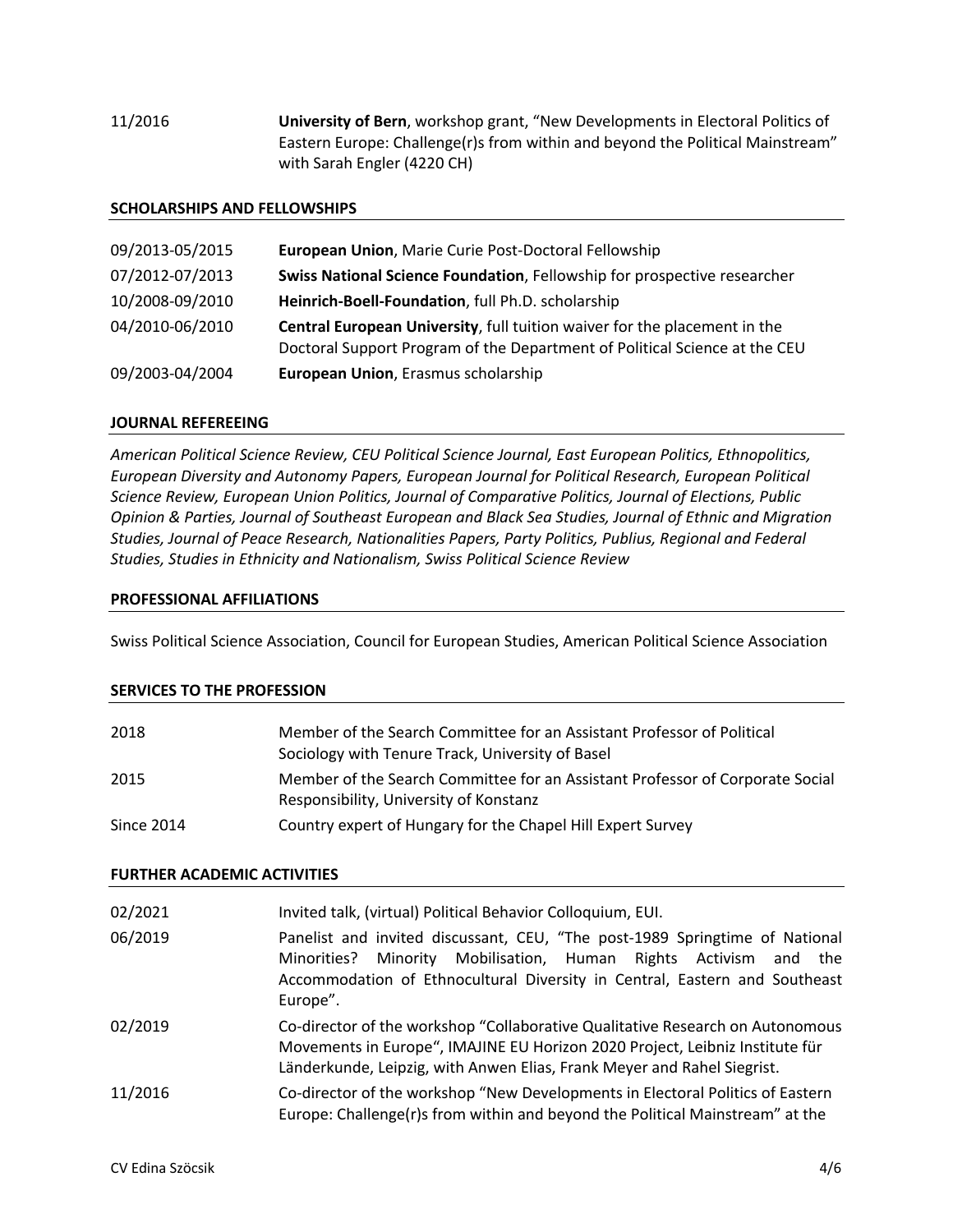|         | University of Bern, with Sarah Engler.                                                                                                                                                                                               |
|---------|--------------------------------------------------------------------------------------------------------------------------------------------------------------------------------------------------------------------------------------|
| 07/2016 | Workshop invitation, "The Parliamentarization in Europe form the 19 <sup>th</sup> to the<br>20 <sup>th</sup> century", University of Bremen, with Phil J. Howe and Christina I. Zuber.                                               |
| 06/2016 | Workshop invitation, "Multi-Level Governance, Decentralization, Regionalism",<br>Free University of Amsterdam.                                                                                                                       |
| 11/2015 | Guest co-editor of a special issue in Party Politics (November 2015; Vol. 21, Issue<br>6) on "Position, selective emphasis and framing: Party competition in<br>multinational democracies." with Anwen Elias and Christina I. Zuber. |
| 10/2015 | Workshop invitation, Friedrich-Ebert Foundation, Sarajevo, "Democratization<br>and Political Parties in South East Europe".                                                                                                          |
| 10/2015 | Invited talk, SOCLIFE research seminar, University of Cologne,                                                                                                                                                                       |
| 07/2014 | Co-director of the kick-off workshop "Electoral Competition in the Habsburg<br>Empire", Zukunftskolleg at the University of Konstanz, with Phil J. Howe and<br>Christina I. Zuber.                                                   |
| 12/2013 | Co-director of the workshop "Position, Salience and Issue Linkage: Party<br>Strategies in Multinational Democracies", University of Aberystwyth, Anwen<br>Elias and Christina I. Zuber.                                              |
| 04/2012 | Co-director of the workshop "Ethnicity, Territory, and Party Competition.<br>Toward a Unified Approach", ECPR Joint Sessions of Workshops, University of<br>Antwerp, Belgium, with Christina I. Zuber.                               |

## **ADDITIONAL ACADEMIC TRAINING**

| 2015 | Essex Summer School in Social Science Data Analysis, UK: Quantitative Text<br>Analysis                                          |
|------|---------------------------------------------------------------------------------------------------------------------------------|
| 2013 | University of North Carolina at Chapel Hill, USA: Time Series Analysis                                                          |
| 2011 | Essex Summer School in Social Science Data Analysis, UK: Introduction to<br>Multilevel Models with Applications                 |
| 2009 | ECPR Summer School in Methods and Techniques University of Konstanz,<br>Slovenia: QCA and Fuzzy Sets                            |
| 2006 | Summer School of the Moscow Higher School of Economics, Russia: Courses in<br>Russian Language, Politics, Economics and Culture |

# **TEACHING**

| 2022, '20, '19, '18<br>2022 | University of Basel, B.A./M.A. seminar "Migration Politics in Europe" in English<br>University of Lucerne, Philosophy, Politics, Economics (PPE) B.A. interdisciplinary<br>seminar on climate change, populism and conspiracy theories in German, with<br>Prof. Dr. Catherine Herfeld and Dr. Benjamin Krebs |
|-----------------------------|--------------------------------------------------------------------------------------------------------------------------------------------------------------------------------------------------------------------------------------------------------------------------------------------------------------|
| 2021                        | University of Fribourg, B.A./M.A. seminar "The Populist Challenge in Europe" in<br>German                                                                                                                                                                                                                    |
| 2021                        | University of Lucerne, B.A./M.A. seminar "Migration Politics in Europe" in<br>German, with Dr. Lea Portmann                                                                                                                                                                                                  |
| 2021                        | University of Basel, B.A. seminar "Electoral Participation in Advanced<br>Democracies with Applications in R" in German                                                                                                                                                                                      |